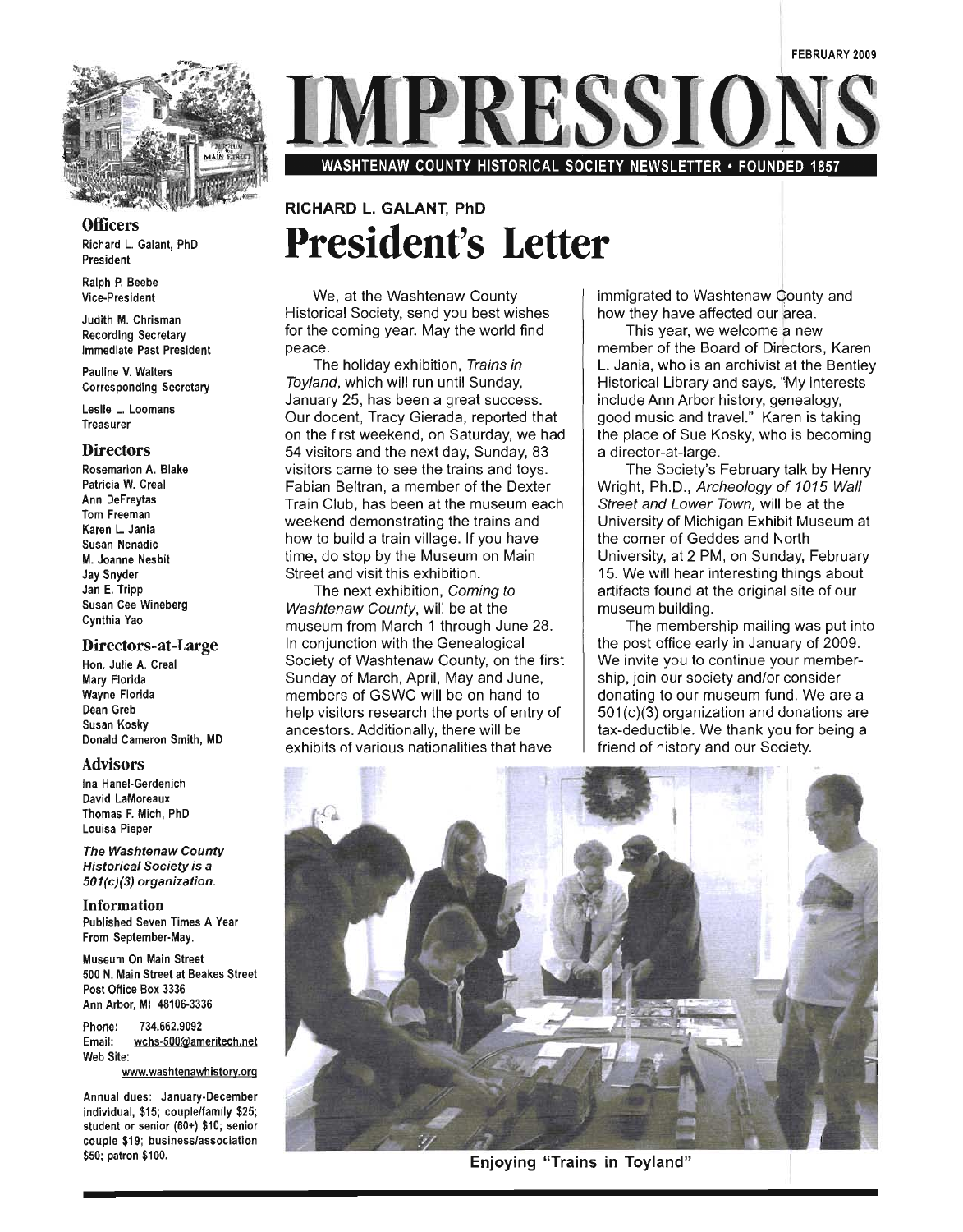# **DAVID A. BLOOM, M.D. The University of Michigan Medical School 158 Years and Counting**

The University of Michigan Medical School of today consistently ranks among the top medical school of top specific in the United States. **It is the first in the first in** the first in the first in the first in the first in the first in the first in the first in the first in the first i ranks among the top medical schools in the United States. It is the first in the United States to own and operate its own hospital, the first to admit women and the first major school to teach science-based medicine. How the school began and how its birth and achievements have intersected with the history of Michigan, and of the University of Michigan, was the subject of a November 16th talk by Dr. David Bloom, at the Ann Arbor District Library, co-sponsor of the talk. Dr. Bloom is the Jack Lapides Professor and Chair, University of Michigan Department of Urology.

Dr. Bloom began with a question: Why repeat all this? His answer was a quotation from R.P. Feynman, who wrote in 1963, "Because there are new generations born every day. Because there are great ideas developed in the history of man, and these ideas do not last unless they are passed purposefully and clearly from generation to generation."

As a prelude, Dr. Bloom took the audience back in time to 1600 AD, when the Huron, Miami, Pottawatomie, Ottawa and Chippewa Indians populated Michigan. Then, beginning with the influence of Father Gabriel Richard and Judge Augustus Woodward, Dr. Bloom traced the story of the medical school through the impact of the people and the ideas that shaped its direction and vision.

### **Setting the Stage for Higher Education in Michigan**

 $\overline{\mathbf{F}}$  at the Gabriel Richard, who had immigrated to the United States States States States States States States States States States States States States States States States States States States States States State from France in 1792, and Judge Augustus Woodward, from France in 1792, and Judge Augustus Woodward,

appointed territorial judge by President Thomas Jefferson, were both in Detroit at the time of the devastating fire that destroyed the city in 1805. The two men played prominent roles in the planning and reconstruction of Detroit, and the birth of the idea for a university in Michigan. Judge Woodward authored the Education Act for the

 $\frac{1}{2}$  Judge vyoddward authored the Education Act for the  $\frac{1}{2}$ Michigan Territory and drafted a charter for an institution he called the Catholepistemiad, or the University of Michigania, said Dr. Bloom. Signed into law in 1817, the charter included a detailed blueprint for the organization of a university with 13 departments. Although not initiated at that time, a department of medicine was discussed. Father Richard was one of the co-founders of the school, which was located on Bates Street in Detroit,

and served as its vice president from 1817 to 1821, after which he was appointed to the board of trustees.

# **A Chance Meeting and a Town is Born**

"John Allen and Elisa Rumsey played a significant role in the growth John Allen and Elisa Rumsey played a significant role in the growtr of the University of Michigan and its medical school," said Dr. Bloom. "John Allen, from Virginia, and Elisha Rumsey, from New York, were land developers who happened to meet in a Detroit tavern in 1824. In search  $\cdot$  Page 2  $\cdot$ 

of land, they headed west and fang, mey neaded west and found a favorable oak opening on the Huron River. The village they<br>established there would later raphshed there would later  $\frac{1}{2}$  where  $\frac{1}{2}$  is  $\frac{1}{2}$  is  $\frac{1}{2}$  in  $\frac{1}{2}$  in  $\frac{1}{2}$  in  $\frac{1}{2}$  in  $\frac{1}{2}$  in  $\frac{1}{2}$  in  $\frac{1}{2}$  in  $\frac{1}{2}$  in  $\frac{1}{2}$  in  $\frac{1}{2}$  in  $\frac{1}{2}$  in  $\frac{1}{2}$  in  $\frac{1}{2}$  in  $\frac{1}{2}$  is where the school that had been established by Father Richard and Judge Woodward relocated when the cholera epidemics of 1832 and 1834 led to the closing of the Bates Street location.

"By the time Michigan became a state in 1837, the village of Ann Arbor had grown to a population of 2,000, with two banks, 11 lawyers and nine physicians," continued Dr. Bloom. "Also that year, the university's board of regents held their first meeting in Ann Arbor and accepted 40 acres of land, known as the Rumsey plot, from the Ann Arbor Land Company. Three years later there were four<br>professors' homes on campus.



 $T_{\rm eff}$  at  $T_{\rm eff}$  at Mason Hall was  $T_{\rm eff}$ helmst classie  $\frac{1}{2}$  to  $\frac{1}{2}$  the university grews grews grews grews grews grews grews grews grews grews grews grews grews grews grews grews grews grews grews grews grews grews grews grews grews grews grews grews grews grews gre

As the university grew, changes in theories of disease were influencing thinking about the teaching of medicine," said Dr. Bloom. "Until the mid 1800s,<br>theories of disease included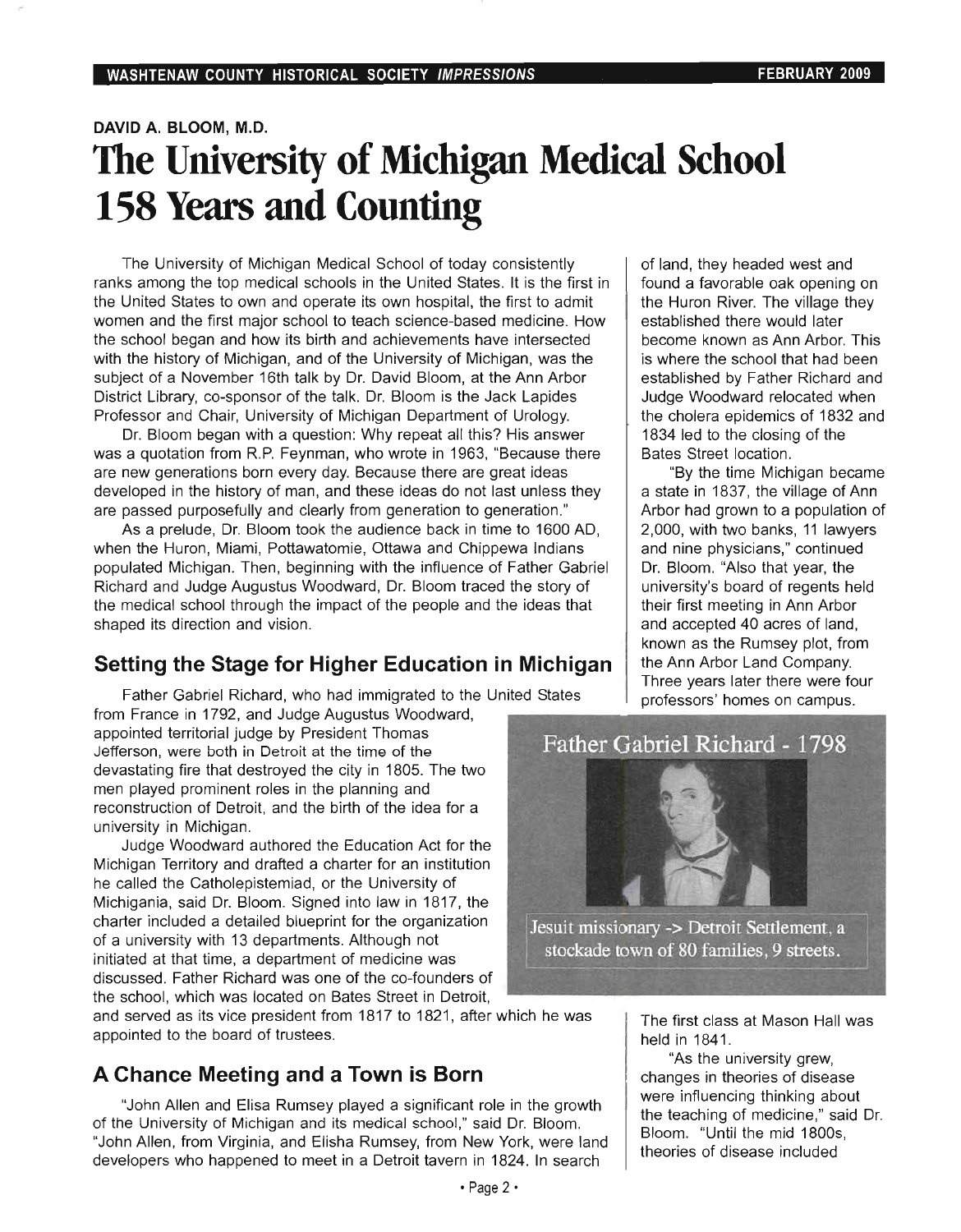# 1817 - origins of the U/M

- Judge Woodward authors Education Act for Michigan Territory.
- University of Michigania -> 13 depts planned (Medicine = Iatrica, deferred).
- Classes begin 1821- Bates St. Detroit.

**INSTRE** 

phrenology (determining personality by bumps and fissures in the head), mesmerism (using the sun, moon and stars to diagnose and treat) and homeopathy (see sidebar). These theories were being replaced by clinimetric medicine, in which scientific data are used to ascertain verifiable theories of disease and rules for therapy. The best evidence for a germ theory of disease came in 1843, when Oliver Wendell Holmes of Boston presented his paper on the contagiousness of puerperal fever."

### **Birth of the Medical School**

For the next chapter in the history of the medical school, Dr. Bloom turned to the story of Moses Gunn. Born in 1822 in New York, Gunn studied medicine with Corydon Ford at the Geneva Medical College. Hearing rumors about interest in a new medical school in Ann Arbor, the two men appropriated a cadaver and, taking it with them on board, headed west by train in 1846. They established a medical practice and began to teach anatomy. In August of 1846, Gunn, Ford and Silas Douglas, an Ann Arbor physician, formed a private medical school in Ann Arbor, charging \$40 per year.

Abram Sager joined them in December of that year.

The following year, Michigan physicians petitioned University of Michigan regents to form thel medical school that had been "called for 30 years ago" with Judge Woodward's Education Act for the Michigan Territory. Tabling the proposal, the regents authorized construction of a second undergraduate classroom onstruction of a second undergraduate class<br>iuilding – South Hall

In 1848, however, Regent Zena Pitcher successfully lobbied for a medical building, finally giving birth to the University of Michigan Medical School. Pitcher, an 1822 graduate in medicine from Middlebury College in Vermont, had moved to Detroit after serving as a surgeon in the U.S Army. He became the City's mayor for two separate terms of office, was president of the American Medical Association and a member of the

Board of Regents of the University of Michigan. I

The faculty that first year consisted of Abram Sager, dean and professor of obstetrics and diseases of women and children; Silas

# **Eliza Mosher Leaves Mark at U of M**

Many of the early female graduates of the University of Michigan Medical School distinguished themselves in a variety of ways. One of the most famous locally, as well as nationally, was Eliza Mosher. Mosher had always dreamed of being a doctor despite the objections of her family. She began her medical studies at the New England Hospital for Women and Children and when the University of Michigan announced its willingness to accept women, Mosher and four friends promptly applied.

Following graduation, Dr. Mosher established a thriving practice in Poughkeepsie, New York, and two years later became the resident physician for the Massachusetts State Reformatory for Women . It was the first of its kind to be operated by and for women and Mosher distinguished herself there by establishing a nursing school. She then studied in London and Paris before returning to Brooklyn, New York, to open another practice. After teaching several semesters at Wellesley and Smith colleges, Dr. Mosher spent a decade as a professor at Vassar.

In 1896, University of Michigan President James Burrill Angell offered Dr. Mosher the position of the first dean of women for the 647 female students then enrolled. But when he refused her insistence on a position in the medical school, she turned him down. He sweetened his offer with a full professorship in the School of Literature, Science and Arts and when she turned that down as well, he told her about the Barbour Gymnasium for Women that was being built on campus. He must have known that the avant-garde women's physical education movement was a pet project of Eliza Mosher's. She accepted and initiated many advances for women students during her tenure. She never, however, was given the opportunity to teach in the medical school and finally returned to her practice in New York. Mosher Hall for female students was named in her honor in 1930.

Source: A history of women (in progress) at the University of Michigan, by Susan Nenadic, an Ann Arbor historian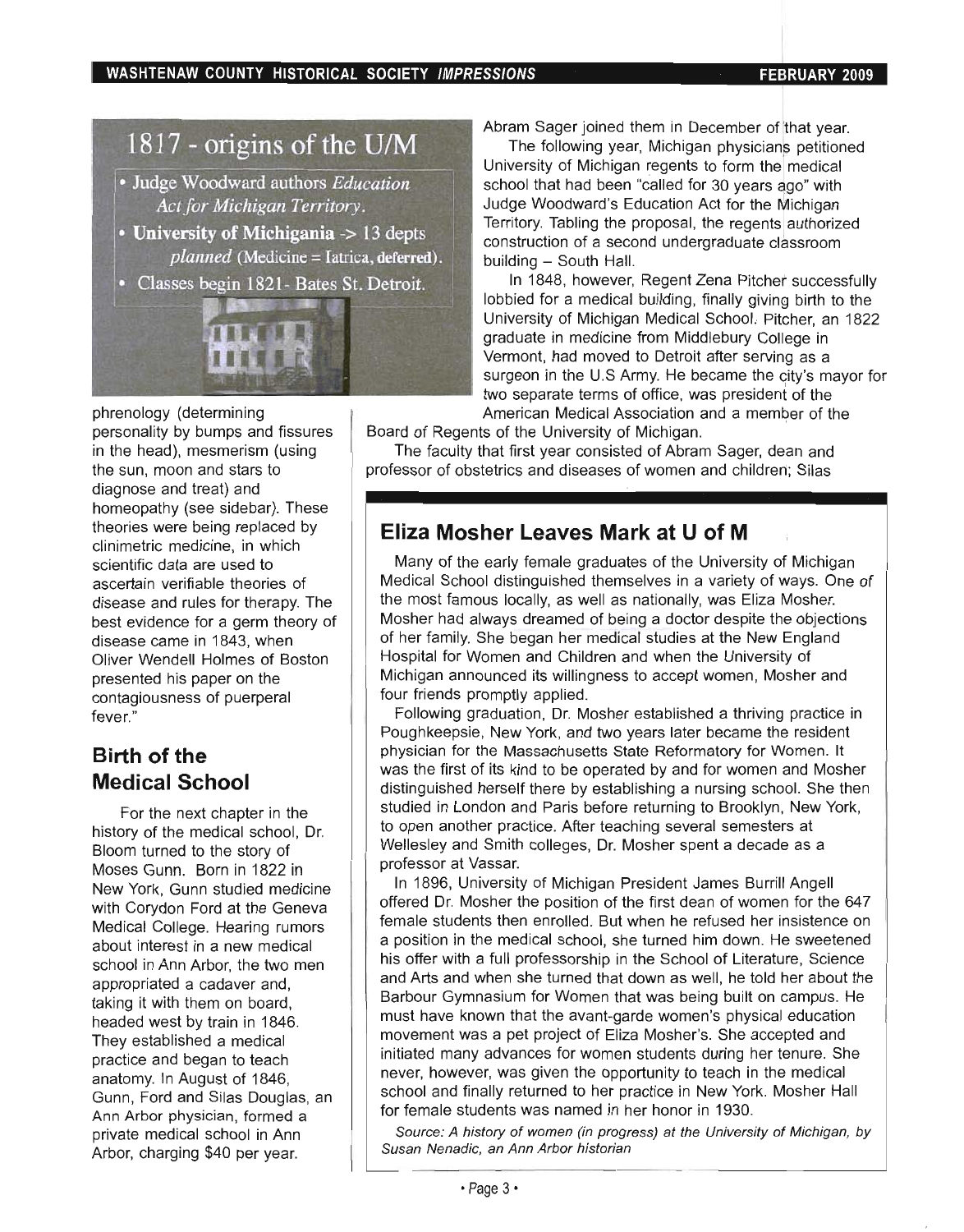Douglas, professor of chemistry; Samuel Denton, professor of medicine and pathology; Moses Gunn, professor of anatomy and surgery; and John Allen Jr., professor of physiology, materia medica and therapeutics. On October 3, 1850, Dean Sager delivered the opening lecture to a class of 92 students. "To graduate, they had to attend a duplicate set of lectures held over two years, complete a preceptorship and earn the vote of the faculty," said Dr. Bloom.

Because of the problematic blend of didactic instruction and clinical practice in a town the size of Ann Arbor, Moses Gunn, in 1852, moved his practice and home to Detroit and campaigned to relocate the medical active and notice to better and campaigned to refused and Corydon. Ford became the anatomy and surgery professor.

# **Continuing a Decade of Change and Growth**

"By 1855, many changes were occurring at the university and in the country," said Dr. Bloom. "The observatory was completed and the University of Michigan issued its first Bachelor of Science degree, replacing the former degree in classical studies. In 1856, Silas Douglas persuaded the regents to build the chemical building near the medical school. It was the first university building in the United States dedicated to chemistry."

In the meantime, North-South tensions were escalating and the Underground Railroad became active throughout Michigan. In 1861, Moses Gunn interrupted his medical school teaching to join the Fifth Michigan Volunteer Infantry Regiment. Gunn returned to Ann Arbor in 1862 and remained until joining the faculty at Rush Medical College in Chicago in 1867.

At that time, U of M's enrollment had grown to 1,255; the



Medical school with addition (1864)



U/M medical class of 1865



# **What is Homeopathy?**

The term homeopathy comes from the Greek words homeo, meaning similar, and pathos, meaning suffering or disease. It developed in Germany and has been practiced in the United States since the early 19th century. Homeopathic practitioners are commonly called homeopaths. Homeopathy is an alternative medical system built upon complete systems of theory and practice. Homeopathy takes a different approach from conventional medicine (practiced by medical or osteopathic doctors) in diagnosing, classifying and treating medical problems.

Key concepts of homeopathy include:

- Homeopathy seeks to stimulate the body's defense mechanisms and processes so as to prevent or treat illness.
- Treatment involves giving very small doses of substances called remedies that, according to homeopathy, would produce the same or similar symptoms of illness in healthy people if they were given in larger doses.
- Treatment in homeopathy is individualized (tailored to each person).
- Homeopathic practitioners select remedies according to a total picture of the patient, including not only symptoms but also lifestyle, emotional and mental states, and other factors.

Source: NCCAM (National Center for Complementary and and *Compeniencia* and Report at Negro at Angles at Angles and Angles and Angles and Angles and Angles and Angles and Angles and Angles and Angles and Angles and Angles and Angles and Angles and Angles and Angles and Angles and Angles and Angles

• Page 4·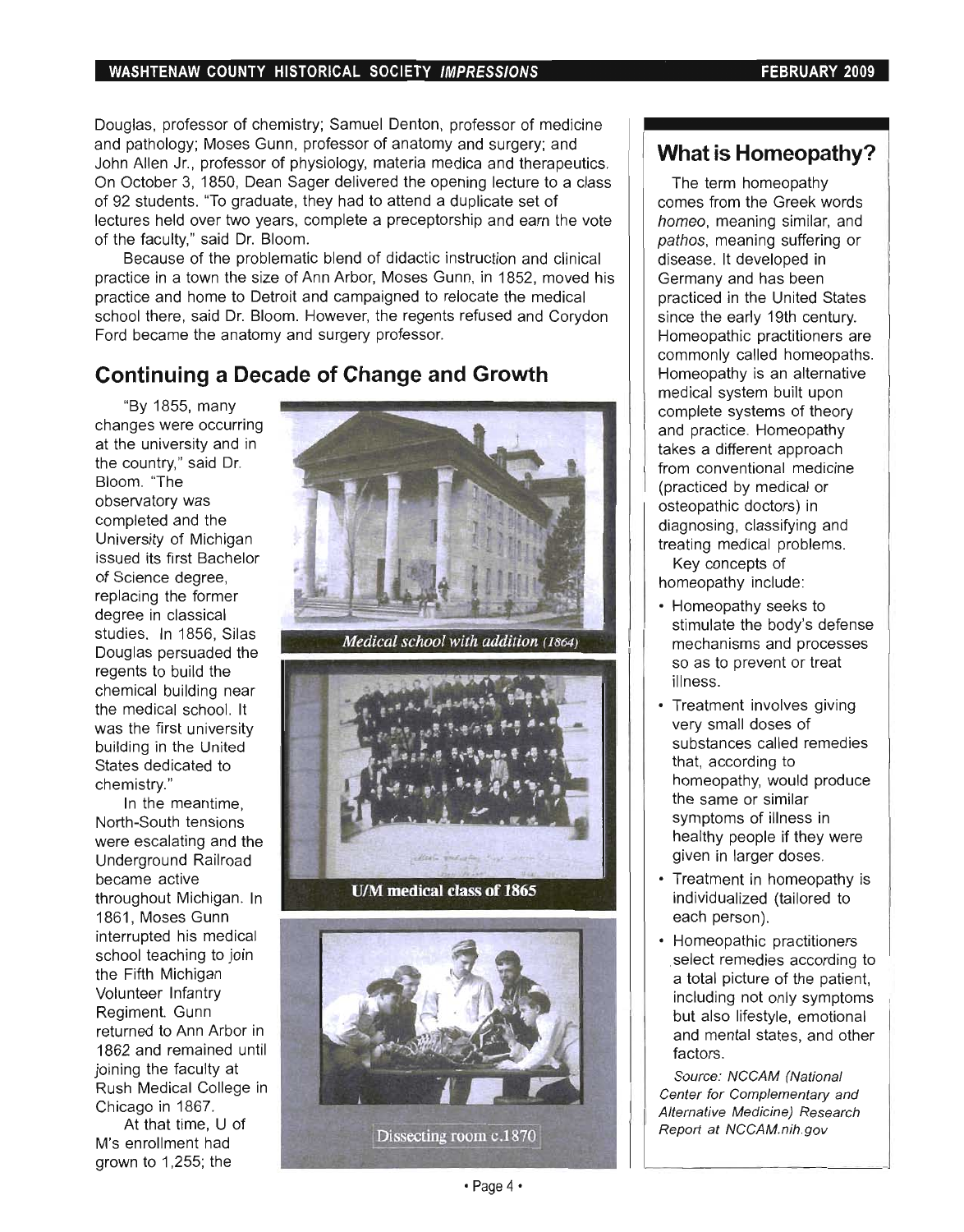medical school had 525 students and 32 professors. Because of growing interest in the field of homeopathy, the state legislature asked the university to add a school for this specialty. The request, however, was turned down amidst much controversy. In 1868, Professor Alonzo Palmer, chair of the American Medical Association Committee on Medical Education and University of Michigan Medical School dean from 1875 to 1879 and 1880 to 1888, lobbied for higher admission standards for all medical schools.

"He called for a three- to fouryear program, hospital clinical instruction and strict examinations," said Dr. Bloom. "Also that year, Michigan became the first university to own and operate a hospital. One of the original professor's houses was refitted as a hospital for surgery patients in 1869."

In 1871, there were 18 women enrolled in the medical school. Except for urology, they attended lectures with male students. Amanda Sanford, who wrote her thesis on childbed fever, was the first woman to graduate from the University of Michigan Medical School. Alice Hamilton, an 1893 graduate who later became the first woman faculty member at Harvard, had this to say about her University of Michigan experience:

"The training I received gave me an understanding of what scientific inquiry really means and an ideal of thoroughness, objectivity of outlook, accuracy and intellectual integrity which have been of inestimable service to me in my working life."

"In 1875, the legislature forced the university to set up a homeopathic medical department when new twin pavilion hospitals opened," said Dr. Bloom. "The City of Ann Arbor helped with the cost. Because of anticipated contamination, the plan was to **U of M Hospital in 1926** 



Catherine St. Hospitals - 1891



Dual facility (our  $3<sup>nd</sup>$  hospital) -> allopathic and homeopathic bldgs replaced the Pavilion Hospitals. George Dock hired.



# Victor Vaughan

 $1890 -$  extends curriculum to a 4 year program with laboratory instruction & clinical clerkship.

• Dean -1891



tear them down in five years. At this point, homeopathic and allopathic students began to take basic science courses together and emerging theories on bacteriology were being introduced into the university and medical school curricula.

"In 1876, a<br>
chemistry student from Missouri, Victor Vaughan, received one of the two first doctoral degrees at the University of Michigan," said Dr. Bloom. "In 1877, Vaughan began teaching physiological chemistry to medical students. The medical school purchased 15 microscopes, bringing the total to 17. At that time, threats to relocate the medical school to Detroit resurfaced and were resisted by University President James Burrill Angell and Victor Vaughan. Upon the death of Dean Alonzo Palmer in 1888, Corydon Ford was appointed dean and Victor Vaudhan became chief executive officer.

"In 1889, the state of Michigan and the city of Ann Arbor allocated funds for a new hospital, which were accepted by the regents," continued Dr. Bloom. "In 1890, V1ictor Vaughan extended the curriculum to a fouryear program that included laboratory instruction and clinical clerkship. Vaughan became deian in 1891

#### $\cdot$  Page 5 $\cdot$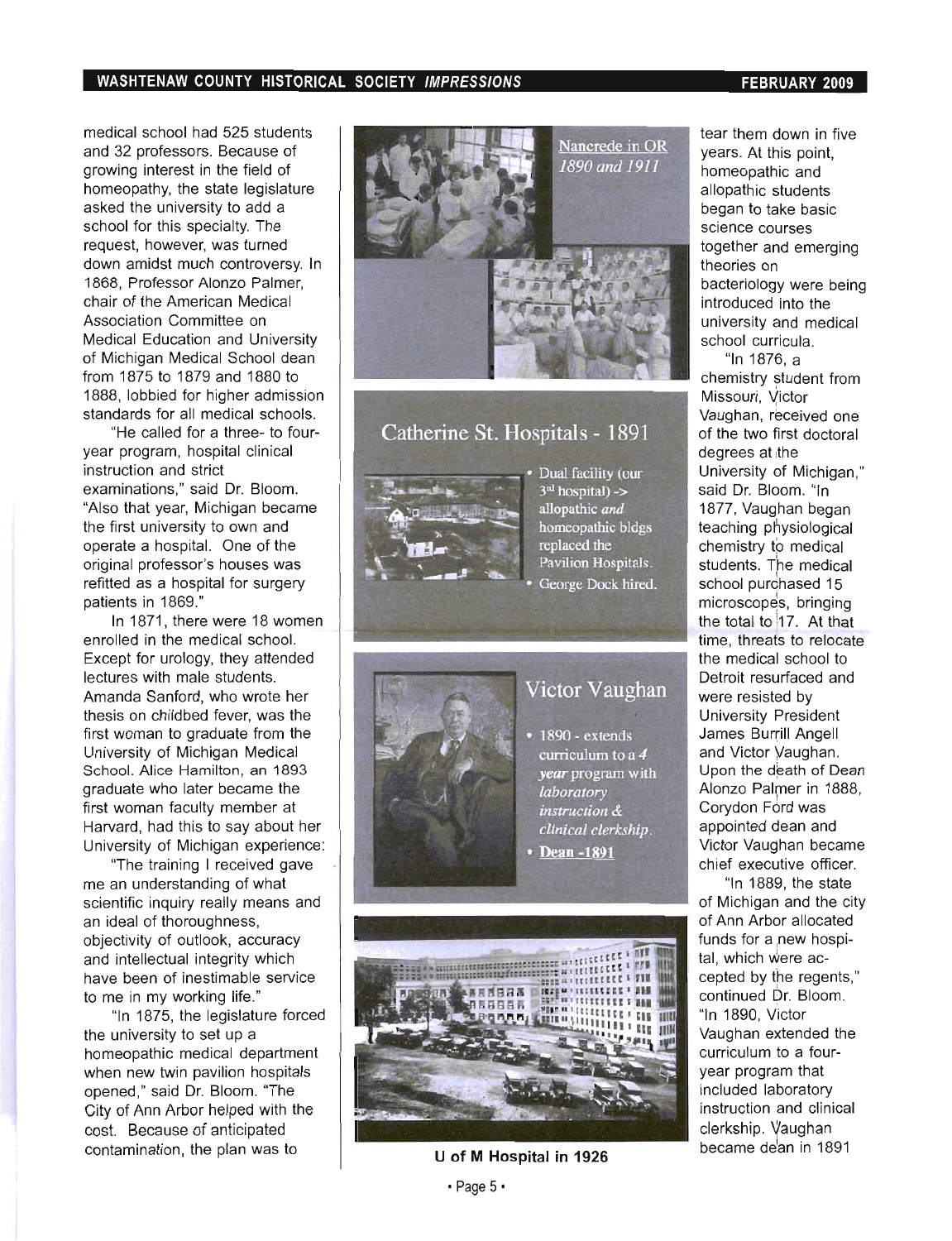as a new combined allopathic and homeopathic building on Catherine Street replaced the old pavilion hospitals. In this new hospital the department of medicine, under the leadership of George Dock and Charles B.G. de Nancrede, who had been recruited to Ann Arbor by Vaughan, occupied the East Wing. The homeopathy department was in the West Wing."

As the century drew to a close, Elizabeth Bates received \$133,000 for the first endowed professorship at the University of Michigan, George Dock introduced a clinical clerkship and clinical teaching program, the first interns arrived and John J. Able established the first pharmacology lab and department in the world.



Dedicated anatomy students

# **The 19005**

"Walter Hewlett, who replaced Dock as professor of internal medicine in 1908, advocated lab tests and EKG for the early diagnosis of heart disease," said Dr. Bloom. "In 1910 the medical school had a budget of \$83,000 and the hospital, of \$70,000. All clinical instructors were salaried and owed their first duty to the medical school. But all was not perfect. The Catherine Street Hospitals were outdated and the full time salary system constrained faculty development.

"The old medical building was destroyed by fire in 1910, and five years later the regents adopted a new organizational nomenclature," continued Dr. Bloom. "Graduates of the colleges received undergraduate degrees and graduates of the schools received professional degrees. In addition, the department of medicine and surgery became the medical school. The department of diseases of the mind and nervous system was divided into the department of neurology and the department of psychiatry. In 1920, Elizabeth Crosby joined the faculty and Frank Wilson returned to the University of Michigan to become the 'world's best electrocardiographer. '

"Under the leadership of Surgery Chair Hugh Cabot, a surgeon and medical reformer, students in the homeopathic and allopathic schools were combined into one school," said Dr. Bloom. "Staffed by a fulltime multi-specialty faculty practice, a new 1,000-bed, 2.4 million dollar hospital opened. In 1928, Alexander Fleming identified penicillin and in Ann Arbor, Ruben Kahn organized hospital clinical laboratories and

developed the Kahn test for syphilis. In 1930 'in the interest of greater harmony,' the regents fired Hugh Cabot."

Cabot went on to take a position with Will Mayo, an 1883 graduate of the University of Michigan Medical School, at the Mayo Clinic in Rochester, Minnesota. From 1930 to 1933, an interim executive committee led the medical school and Cabot's fulltime faculty reimbursement plan was replaced by a part-time plan. The specifics of this plan were changed in 1950, 1955, 1973 and 1978.

Throughout the following decades the university and medical school continued to flourish. According to Dr. Bloom, 1953 saw the addition of the outpatient building, the dedication of the Veterans Administration Hospital, Med Sci I and the initiation of 24-hour emergency service. With an enrollment of 760 students in 1954, the University of Michigan boasted the largest medical school in North America.

In 1955, Thomas Francis and Jonas Salk announced the success of their polio vaccine to a grateful world. James V. Neel, in 1956, chaired the first department of human genetics in the United States. Also that year, the medical school had 300 research projects underway and Dean Albert . Furstenberg argued, "The nation needs more physicians practicing in specialties."

William N. Hubbard Jr. became the first full time dean in 1959. President Lyndon Johnson's Great Society programs in the '60s led to many significant changes in the practice of medicine. In 1969, C.S. Mott Children'S Hospital, Med SCI II and the Towsley Center became part of the medical school campus. From 1999 to 2007 Dean Allen Lichter aligned the medical school and the health system. The current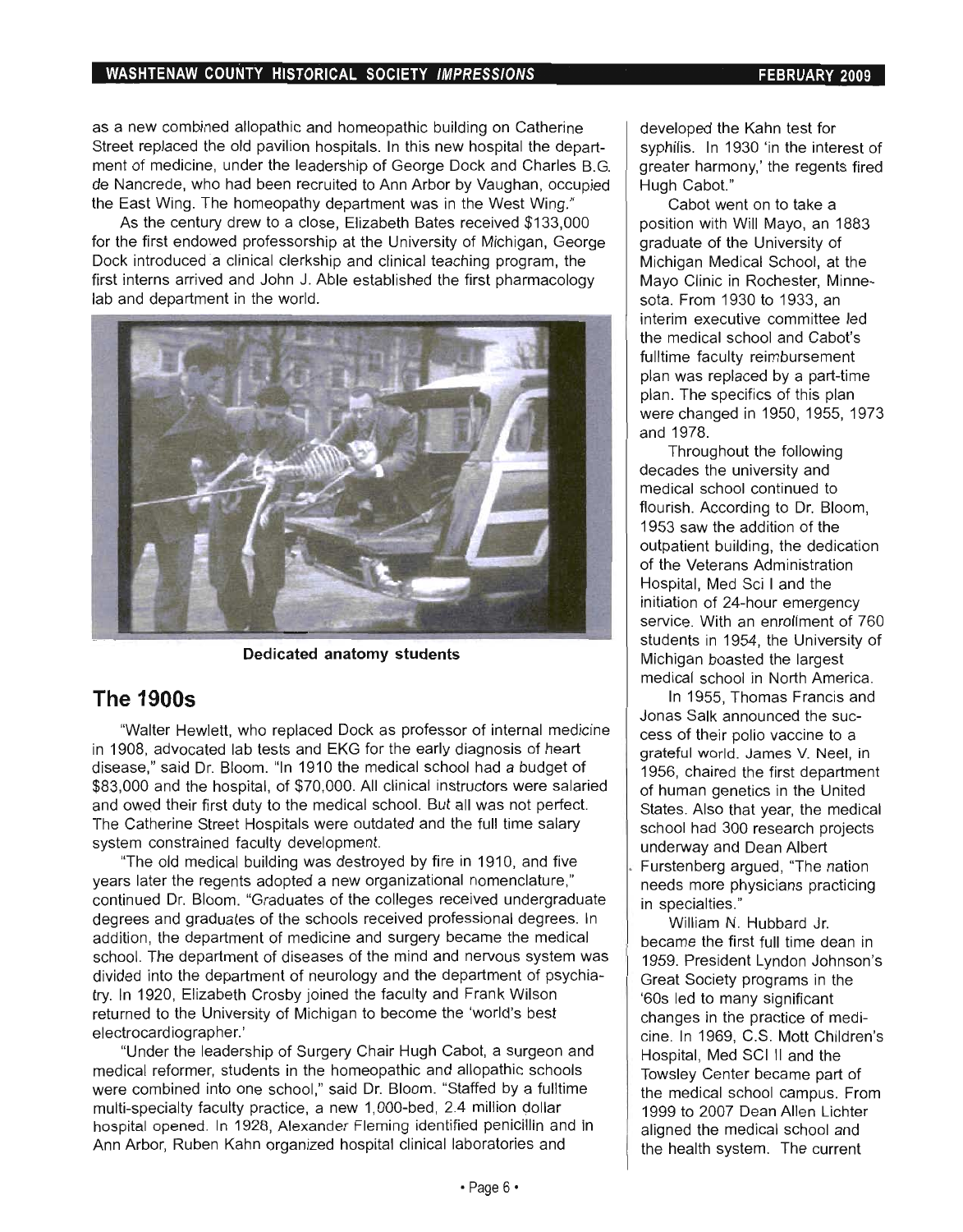# **19th Century Leaders in Bacteriology**

**Robert Koch** was a German physician and one of the founders of bacteriology. He discovered the anthrax disease cycle in 1876, and the bacteria responsible for tuberculosis in 1882 and cholera in 1883. He received the Nobel Prize for Physiology or Medicine in 1905.

**Joseph Lister** was an English surgeon who brought to surgery the principle of antisepsis, an outgrowth of Pasteur's theory that bacteria cause infection. In 1865, Lister proved the effectiveness of his methods, thus founding modern antiseptic surgery. Using carbolic acid as the antiseptic agent, he devised techniques of applying it that, when used in conjunction with his heat sterilization of instruments, brought about dramatic decreases in postoperative fatality.

**Louis Pasteur** was a French chemist and microbiologist whose contributions were among the most valuable in the history of science and industry. He proved that microorganisms cause fermentation and disease and pioneered the use of vaccines for rabies, anthrax and chicken cholera. He originated the process known as pasteurization.

Source: encyclopedia. com

# **Thank You!**

**to The Ann Arbor News for donating seven months' worth of paper for our newsletter.** 

dean is James Woolliscroft, an internationally recognized medical educator. Dr. Bloom ended his talk, as he had begun, paying tribute to the importance of studying and learning from history.



**University of Michigan Medical Center today** 

# **SUSAN WINEBERG • FROM LETTERS IN THE ZIEGLER PAPERS Way Back When**

**WCHS Continues Search for a Home** 

The president of the Washtenaw Historical Society, Carl E. Guthe, wrote to Miss O.F. Seeley, 809 Hill St, on April  $21$ , 1930, thanking her for her note of March 31 indicating that the First Church of Christ Scientist (409 S. Division St.) was interested in selling its property to **409 S. Division**  them.



"Mr. Taylor (Howell Taylor, architect and board member) and I have talked the matter over several times and have worked out a tentative schedule. [This building is discussed in Reade and Wineberg's Ann Arbor Historic Buildings, 1998, page 46, which is available for sale in the Museum on Main Street Gift Shop].

Another letter from Dr. Guthe to Mr. Taylor, also dated April 21, 1930, notes that the possible cost of the building would be \$22,000 with an additional \$8,000 needed for reconstruction. To make a down payment it would be necessary to raise \$20,000 the first year and \$6,000 annually thereafter.

"In other words, if we could raise \$20,000 the first year, we would then be able to live on the income from an endowment of \$100,000. This seems like a large sum of money. ... I still cling to the hope that some civic-minded individual may give the Society a home."

Of course, this purchase never panned out. The church was sold to another church and today serves as the home and office of realtor Jeffrey Gallatin.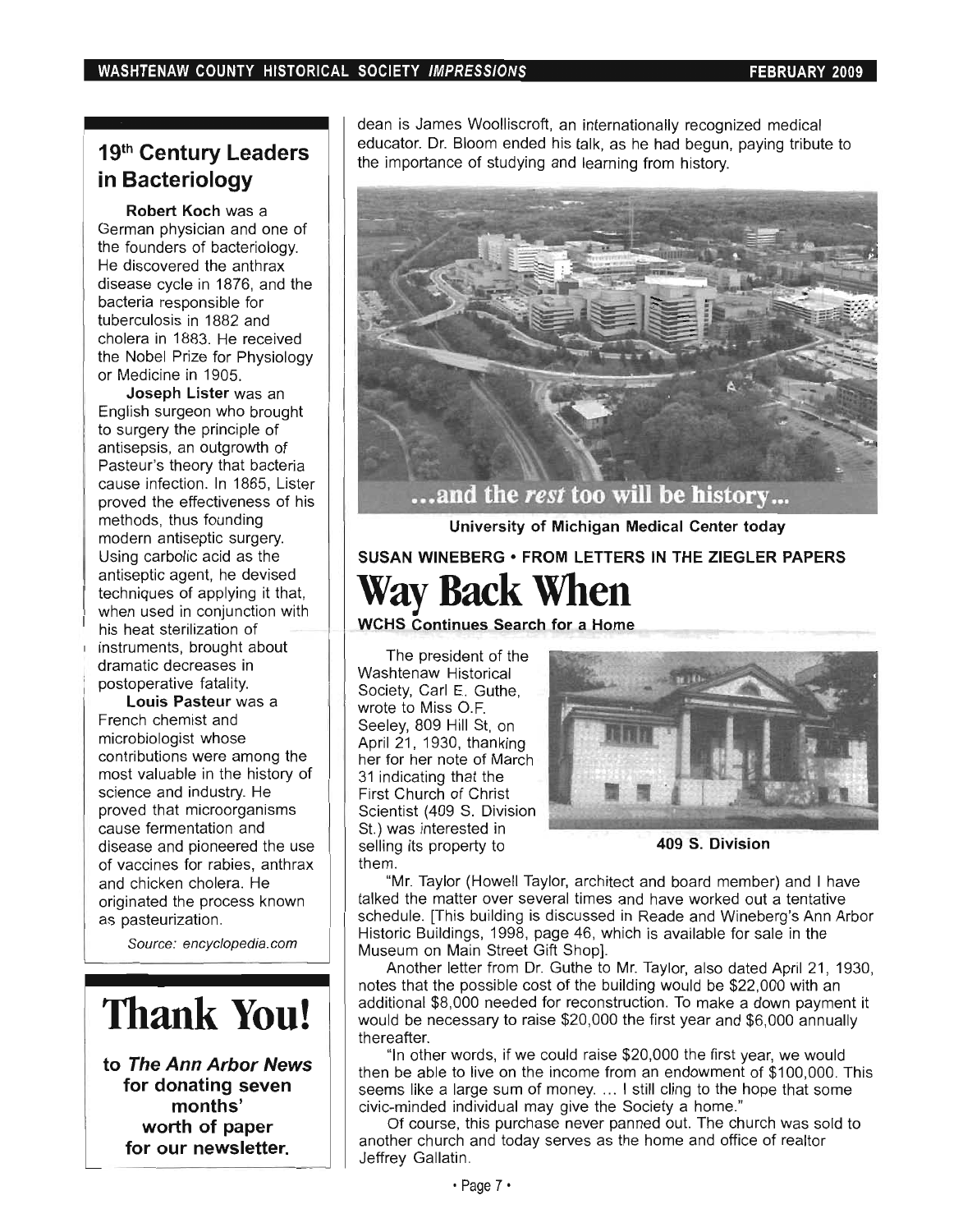# **JUDY CHRISMAN Record Numbers Attend Holiday Exhibit**

The current holiday exhibit, Trains in Toyland, has brought record numbers of visitors to The Museum on Main Street. Included in the exhibit are model trains and train accessories, along with toys from our collection, and the big Colburg Dollhouse, made and donated by Lewis Hodges. Holiday visitors particularly enjoyed watching the trains run around the track while learning how they



**Enjoying hands-on activities** 



**Checking things out** 

his late son, Lauren; Dan Del Zoppo, for getting most of the lights in the dollhouse working; Linda Eye and her daughter, Maureen Krause, for the loan of the small table and chairs for the children's hands-on activities; Edward and Marilyn Couture for decorating the Christmas tree; and Royce Disbrow, for putting our A Frame out in front of the Clay Gallery on Midnight Madness weekend.

worked. Firefly the Clown, with her magic bag of tricks, also was a big success. Hands-on activities included a play table with a wooden train, blocks and books, and the opportunity to make paper chains to adorn the exhibit. Trains in Toyland will be open until Sunday, January 25.

> The exhibition committee thanks the following people who helped make the exhibit fun and exciting for all: Fabian Beltran, for providing and setting up the model trains and demonstrating them; Lois Zimmerman, as Firefly the Clown, for spending the afternoon performing magic tricks; Robert Yuhasz, for putting up the banner, picking up the table top, fixing the leg of the big table, helping to bring the big dollhouse from storage and loaning us the model train belonging to



**Firefly and friends** 

# **Upcoming Events**

### **GENEALOGICAL SOCIETY OF WASHTENAW COUNTY**

### **CIVIL WAR LECTURE AND CLASS**

**DATE: Sunday, January 25, 2009 TIME: 1 :30 p.m.** 

#### **Free and open to the public Visitors Welcome**

#### **LECTURE:**

Winslow Homer and the American Civil War

Professor Richard Rubenfeld, a professor of art history at Eastern Michigan University, will remind us of our Civil War relatives who fought on both the Confederate and Union sides, as he presents Winslow Homer's significant body of graphic and painted works about the war. Professor Rubenfeld will give us an inside perspective of Homer's portraits of the key players and graphic descriptions of some of the historical battles. Professor Rubenfeld has been the recipient of many awards and has published numerous works in the area of art and art history.

### **CLASS:**

#### Tracing Two Michigan Brothers in the Civil War

**Carolyn Griffin** will discuss two brothers from Michigan who served in the Union army. She will use a range of historical records, including military and pension records.

**Ed Binkley,** a Civil War reenactor, will portray Irvin Waterman Benson, a Civil War soldier. He and his fellow reenactors will answer questions about life in the army during the Civil War.